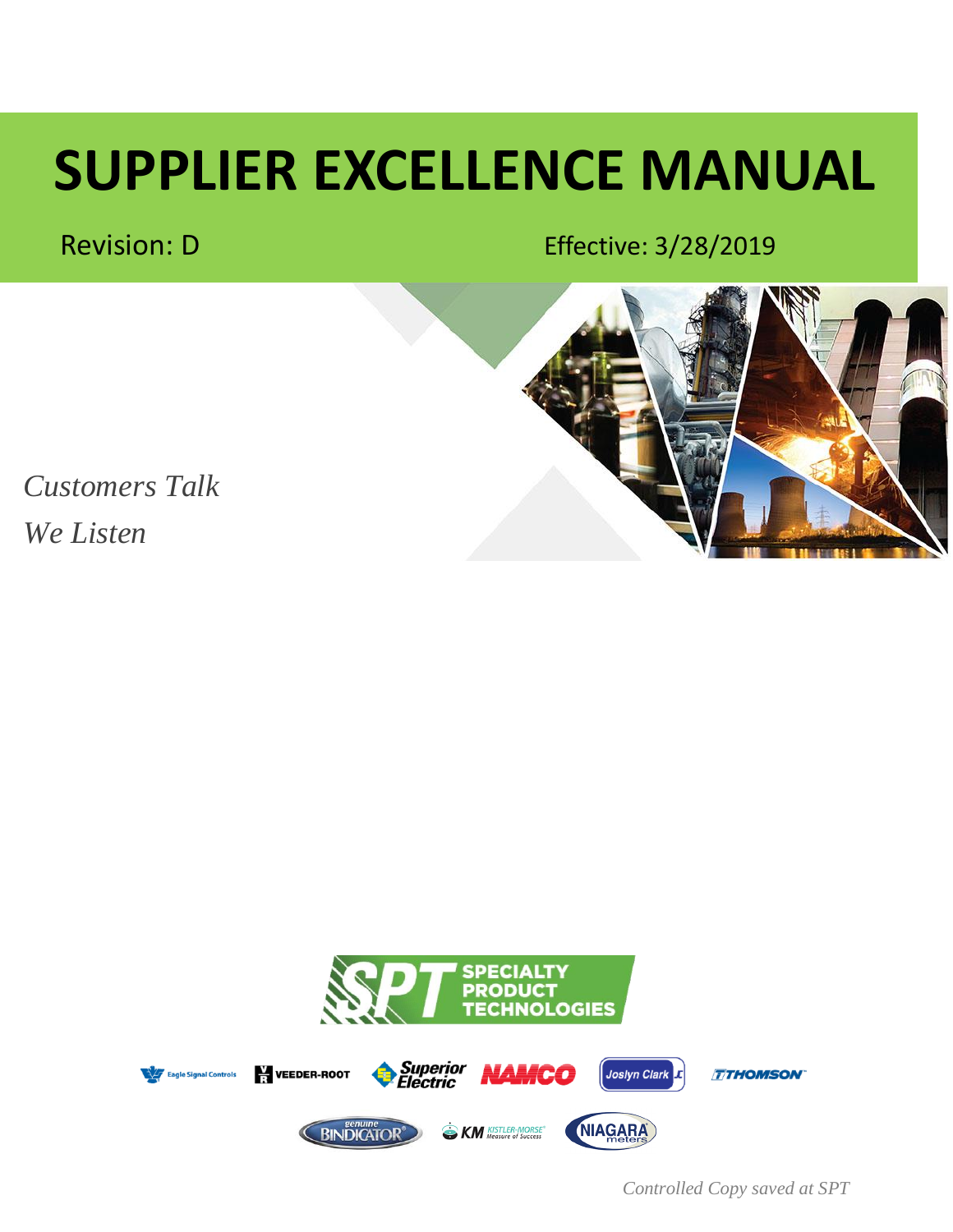

# **Table of Contents**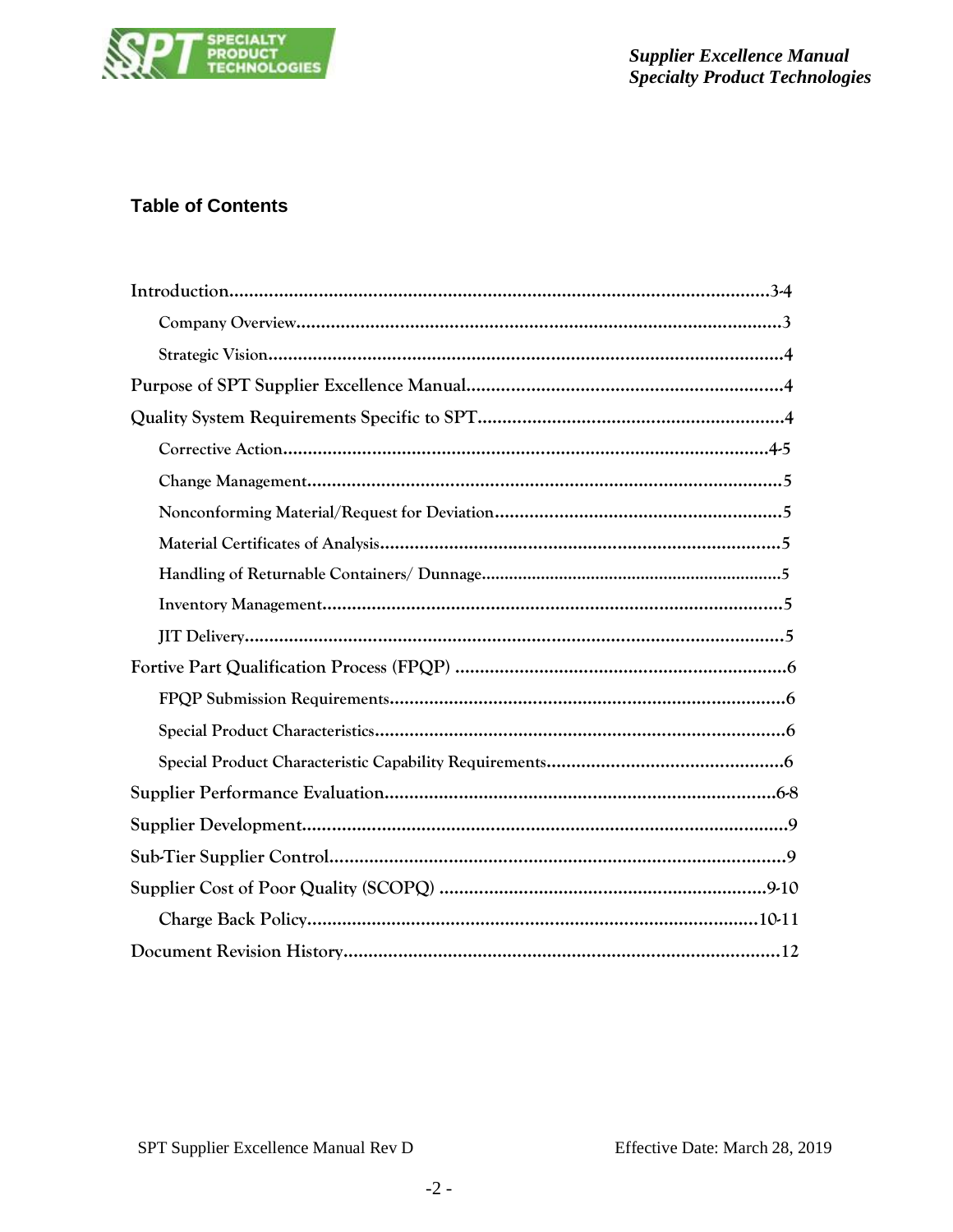

### **Introduction**

#### **1.1 Company Overview**

Best-in-class solutions for today's global industrial automation market Specialty Product Technologies (SPT)—a business unit of the Fortive Corporation—is a group of nine core-technology companies that have combined their resources and expertise to be able to deliver the manufacturing/operational efficiencies, cost-effective solutions and high quality products demanded by today's industrial automation marketplace.

Our brands are all leaders in their respective fields—represent the finest products and technologies currently available, and which now can be procured from a single source. Each of our brands has earned a "best in class" reputation, built on a solid foundation of achievement over a long period of time. Each offers a select group of premier brand products all having proven their reliability again and again—even in the most rigorous and demanding applications.

The products that SPT-member companies manufacture are considered essential components in the markets and applications they serve.

These include:

- **Eagle Signal Control**s—Timers (Mechanical, Electromechanical & Electronic)
- **Veeder-Root**—Counters (Mechanical, Electromechanical & Electronic), Totalizers, Controllers, Indicators & Relays
- **Joslyn Clark—**AC & DC Contactors, Medium Voltage Vacuum Contactors, Motor Starters, Rheostats & Fire Pump Controllers
- **Superior Electric**—Variable Transformers, Connectors & Power Quality Solutions
- **NAMCO** —SNAP-LOCK® Limit Switches, Solenoids & WFI Proximity Sensors
- **Thomson**—Nyliner™ Bearings, Bushings & Engineered Products.
- **Bindicator—**Point and Continuous Level Measurement Products
- **Kistler-Morse®—**Total Weighting Solutions
- **Niagara Meters®—**Liquid, Gas & Steam Flow Measurement



#### **1.2 Objective**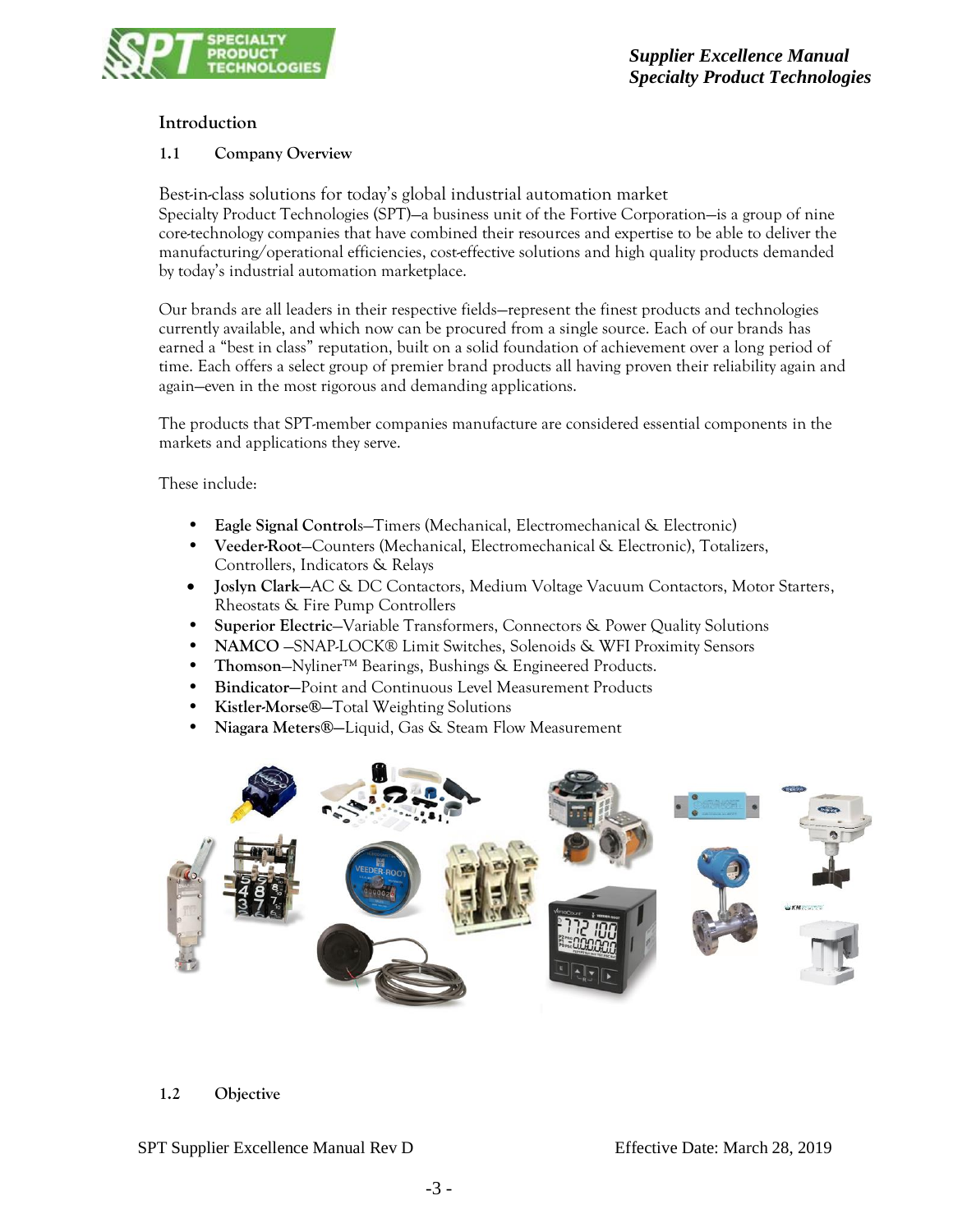## *Supplier Excellence Manual Specialty Product Technologies*



Specialty Product Technologies (SPT) is committed to continuously improve all aspects of our business, including the design, manufacturing and support of our products. This will ensure continued customer satisfaction, long-term competitiveness, and growth of SPT and its suppliers. In addition, continuous improvement will increase productivity, and reduce inspection and losses due to variation.

SPT utilizes Fortive Part Qualification Process (FPQP) and require its suppliers to develop and maintain process controls. For new part numbers and product/process changes, SPT works with suppliers to develop, approve and monitor processes using Process Flow Diagrams, Control Plans, Capability Studies, Gage R&R and other quality tools, as applicable. The supplier's upper management shall provide the required resources, time and training to effectively use these tools.

### **2.0 Purpose of SPT Supplier Excellence Manual**

The purpose of this manual is to communicate expectations to our suppliers and the core set of tools, processes and systems that are to be used in the manufacture, design and development of parts, products and services supplied to SPT.

SPT believes that the implementation of this manual will assist our suppliers in the development of their business and manufacturing processes, contributing to mutually enhance future competitiveness and success.

In this manual, the terms 'shall' and 'must' mean that the described requirement is mandatory, while the term 'should' means that the described requirement is needed and expected with some flexibility in how it can be completed.

## **3.0 Quality System Requirements Specific to SPT**

**3.1** ISO 9001:2015 Certification is preferred and may be required of suppliers based on SPT and / or SPT customer requirements. At a minimum, suppliers shall have a quality program in place to ensure the consistent provision of product compliant to specifications. New production suppliers who are not ISO 9001:2015 certified shall provide SPT a gap analysis through the completion and submission of FTV Supplier Evaluation Tool Form to be downloaded from SPT's online website

[\(https://www.specialtyproducttechnologies.com/about/suppliers\)](https://www.specialtyproducttechnologies.com/about/suppliers).

- **3.2** Suppliers are required to notify SPT of any change to their Quality System Certification status and upon issuance of new registration certificates.
- **3.3** Additional Quality Systems Requirements specific to SPT are described in paragraphs 2.2.1 through 2.2.8.
	- **3.3.1 Corrective Action**

In the event of a quality, delivery, audit, or other type of issue related to a supplier's product, the supplier will be issued a Supplier Corrective Action Request (SCAR). There are two types of SCARs: "Notification Only" or "Corrective Action".

- "Notification Only" SCARs are issued to notify the supplier of an issue they are expected to correct, but no formal response is required to be submitted.
- "Corrective Action" SCARs are issued when a formal corrective action response is being requested from the supplier. The supplier shall submit a formal corrective action response (SCAR) through the supplier portal, including but not limited to implementation dates and objective evidence of implementation.

The SCARs are created and managed through the SCAR Portal. When a SCAR is created, an email is sent to the supplier and additional contacts including a brief description of the non-conformance as well as a link to the full SCAR report. The supplier is to provide their response by clicking the link and populating the required fields in the SCAR tool. The following are requirements for response: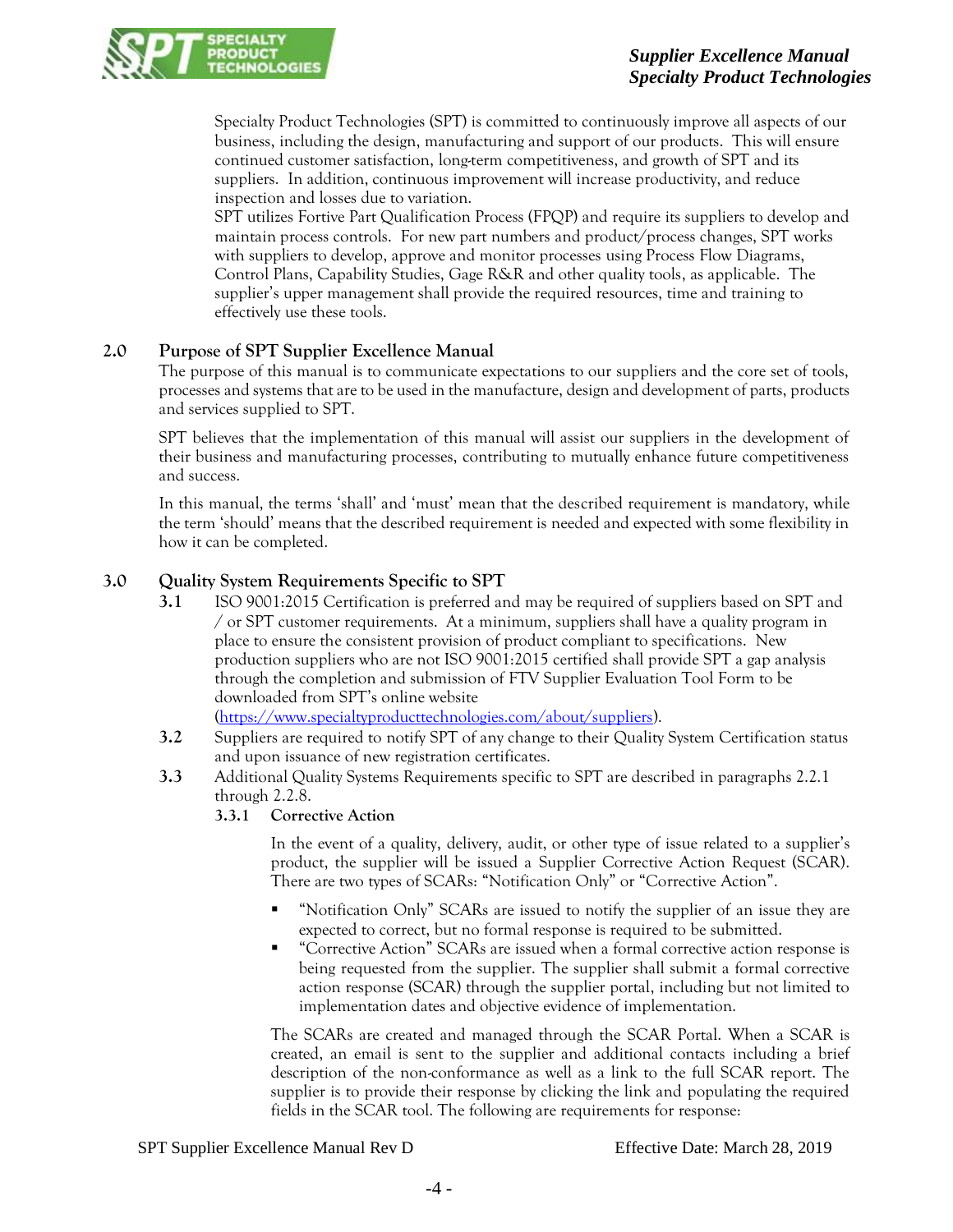## *Supplier Excellence Manual Specialty Product Technologies*



- Initial Response (Acknowledgement of the issue and containment action taken) is required within 24 hrs.
- Formal corrective action plan is required within 14 calendar days unless otherwise specified. SPT may require more frequent updates to corrective actions for some issues. The expectation for SPT Suppliers is to close SCAR's within 30 days. SPT considers a SCAR to be overdue after 30 days from initial communication or if the date(s) in the formal corrective action plan is/are past due without justification.

### **3.3.2 Change Management**

Suppliers must notify SPT in advance of any intended product or process changes and receive SPT approval prior to implementation. Suppliers shall use the SPT Supplier Change Request Form (available at **SPT Website**) to notify SPT of planned changes. Suppliers should also make this a requirement of their supply chain.

### **3.3.3 Nonconforming Material/Request for Deviation**

Non-Conforming Product is defined as deviation from drawings, specification and purchase order requirements. On an exception basis, suppliers may submit to the buyer an SPT Supplier Deviation Request Form (available at [SPT Website\)](https://www.specialtyproducttechnologies.com/about/suppliers) for SPT review and approval. Written approval is required prior to the shipment of any nonconforming products. A copy of the signed (approved) SPT Supplier Deviation Request shall accompany the shipment. The use of this form should be minimized as much as possible and shall not be construed as acceptance of future lots that do not meet specification. Samples for deviation request evaluation may be required.

### **3.3.4 Material Certificates of Analysis**

For drawings that have raw material characteristics identified as critical or major, the supplier shall submit a Material Certification Analysis report with each shipment. The certification will have the part number, revision, quantity, purchase order number, specification number(s), signature and title of the authorized company representative and date. Actual tests performed to verify material analysis may include material hardness, chemical composition, tensile strength, carbon / decarbon, wedge test, thread lap, etc., depending on the drawing requirement. Certificates from material manufacturer are acceptable.

### **3.3.5 Handling of Returnable Containers/ Dunnage**

Suppliers shall provide for proper storage and maintenance of returnable containers. Suppliers are responsible for cleaning each container to ensure parts are free of debris prior to repackaging parts. SPT shall be notified of any dunnage issues.

#### **3.3.6 Inventory Management**

Suppliers shall use an inventory management system to optimize inventory turn over time, assure stock rotation via FIFO process along with purging material deemed as non-conforming. This cannot impact the stocking levels/agreement(s) negotiated with SPT.

### **3.3.7 Supplier On-Time Delivery (SOTD)**

SPT Production System works in a on-demand manufacturing environment. Suppliers shall establish a system to support 100% on-time shipments to meet production and service requirements. Suppliers shall communicate to the SPT Buyer/Planner/Purchasing Manager of potential late delivery problems in advance of the due date via Open Order Report. When 100% on-time shipments are not maintained, the supplier shall implement and submit a corrective action via SCAR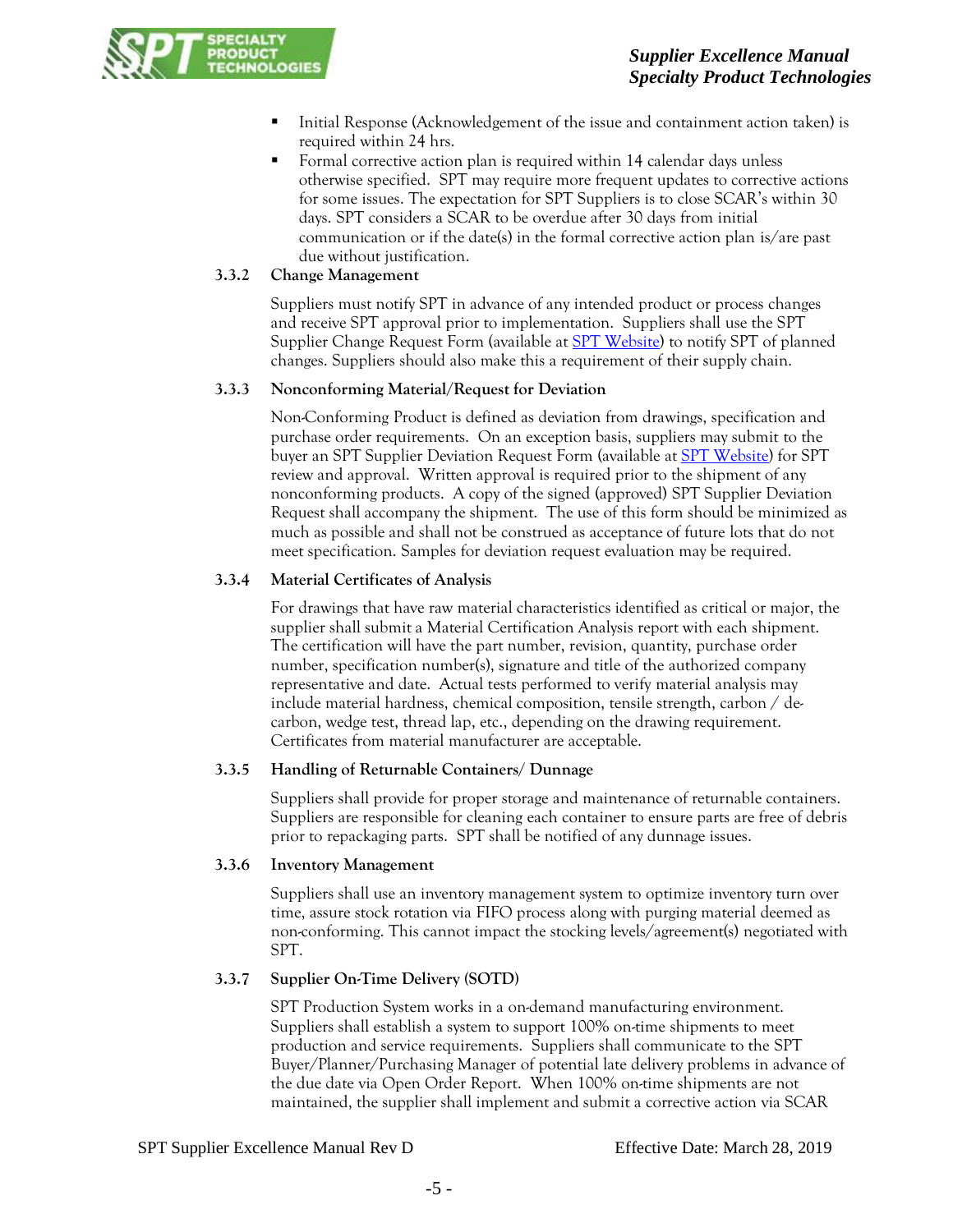

Tool (if requested by SPT) to improve delivery performance along with participate in scorecard discussions.

# **4.0 Fortive Part Qualification Process (FPQP)**

## **4.1 FPQP Submission Requirements**

SPT requires compliance to the FPQP submission requirements outlined in the Quality Plan provided by the Purchasing Department. The requirements are designated taking into consideration the part's complexity, application, customer requirements, among others. The First Article Qualification Package Forms must be used for FPQP submission unless otherwise specified. Completed workbook shall be e-mailed to the Purchasing contact requesting package submission. Any documents that cannot be attached directly in the workbook shall be sent with the workbook as .pdf documents. If the supplier is unable to use the workbook the supplier shall contact SPT Supplier Quality for direction. First Article Inspection and additional samples as applicable are to be clearly identified on the outside of the shipping container and sent to the attention of the requestor along with a hard copy of the First Article Qualification Package documents. Suppliers shall obtain a copy of the approved First Article Qualification Package Worksheet prior to shipping production product to SPT.

### **4.2 Special Product Characteristics**

SPT do not use a standard symbol to designate special product characteristics such as critical, major, safety related, etc. given the pre-existing formats used in each of the core companies merged. However, special product characteristics should be noted on SPT drawings with a symbol. If no special characteristic is noted in drawing, supplier is responsible for inquiring direction on which characteristics are major/critical/safety-related for proper process/product control due to impact in product safety, customer satisfaction, fit, form and/or function.

#### **4.3 Special Product Characteristic Capability Requirements**

- 4.3.1 Characteristics that are designated as **Critical or Safety Related** must have one or more of the following that provides appropriate detection to insure product is made within print specifications: 100% inspection, Poka-Yoke, Process Control limits with defined inspection frequency and reaction plan, and/or demonstrated Cpk value of  $\geq$ 1.67, unless otherwise specified
- 4.3.2 Characteristics that are designated as Major must have one or more of the following that provides appropriate detection to insure product is made within print specifications: Inspection frequency suitable to insure any non-conforming product is detected and contained, Poka-Yoke, Process Control limits with defined inspection frequency and reaction plan, and/or demonstrated Cpk value of  $\geq 1.33$ , unless otherwise specified

# **5.0 Supplier Performance Evaluation**

SPT recognizes supplier quality achievement on a regular basis using measured results and takes the appropriate action regarding, expanded business or de-sourcing based on these results. In order to review performance, several types of meetings may be held with suppliers including; Quarterly Business Reviews, Supplier Performance Improvement Program (SPIP), Supplier Visits, etc. Key quality information is generated and monitored internally. We encourage the supplier to request a Supplier Scorecard to clearly understand your performance to SPT

### **5.1 Supplier Report Card**

The supplier report card is the framework for measuring supplier performance in Quality and Delivery. Scorecards may be sent to specific suppliers based on SPT internal evaluation. Suppliers that achieve an overall level of "Excellent" or "Good" will have preference of being awarded new business along with being granted access to come to SPT and look for more opportunities that fit the supplier's core competencies.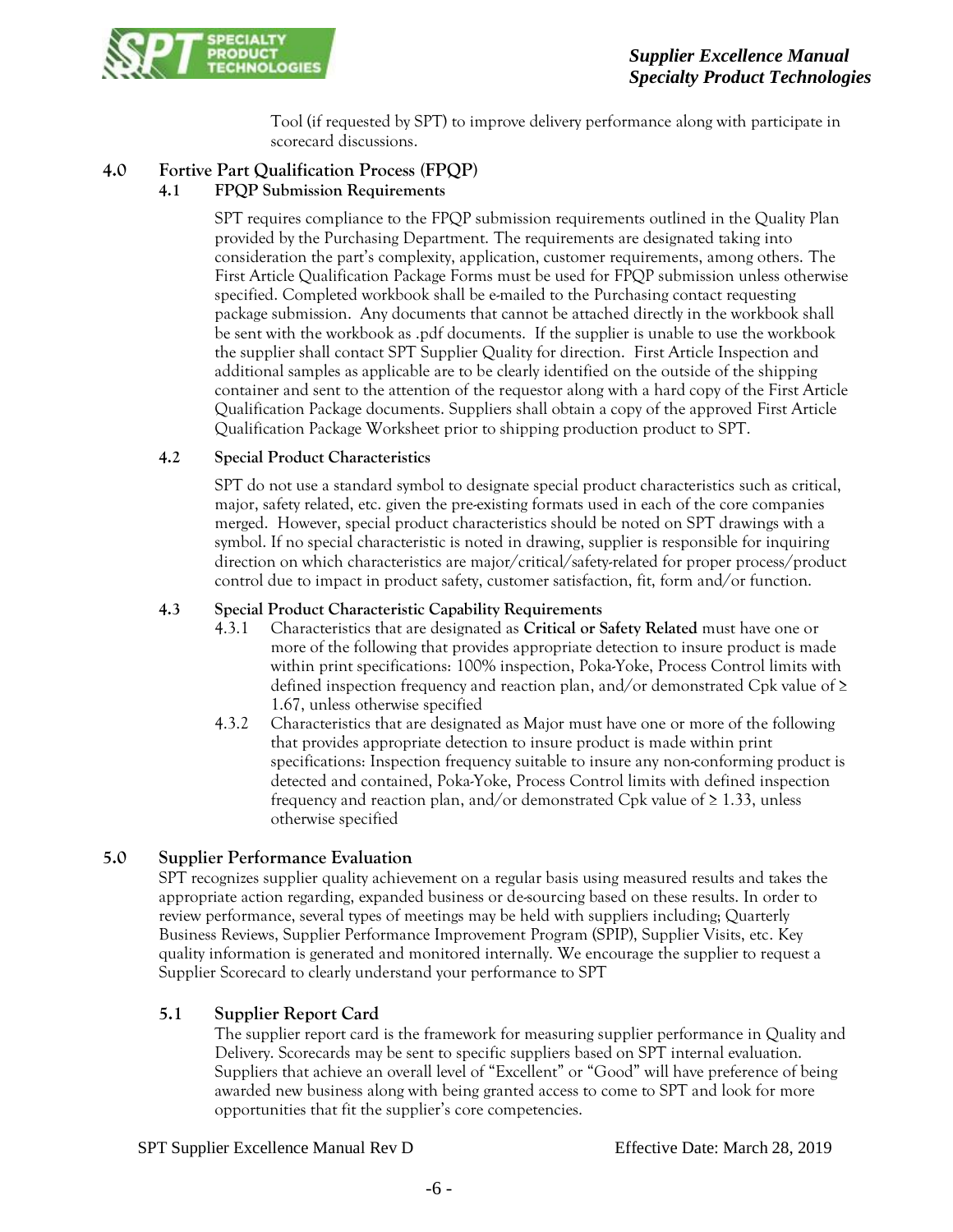

Suppliers that receive a rating of "Needs Improvement" or "Unacceptable" rating may be required to submit an action plan to show in detail what actions are going to be taken to by the supplier to improve in the next quarter.

## **5.1.1 Quality**

The Quality score is based on PPM and responsiveness of corrective actions to SCAR's.

The delivered quality of production parts is measured in PPM:

#### $PPM = 1,000,000 \times$ Total Pieces Defective Total Pieces Received

Total pieces defective will be counted as follows (Refer to Table 1 for examples):

#### **SCARs dispositioned:**

- Use As Is Product deemed as acceptable (does not count as defective)
- RTV Entire lot will be counted unless the supplier notifies SPT within 7 working days the number of defective parts found in their 100% inspection of the product returned.
- Sort If supplier sorts, or arranges for a third party to sort at SPT or another location, the defective pieces found will count.
- Rework Estimate of defective product based on percent of defective in sample.

*Table 1: Examples of PPM Calculation based on Types of Rejects*

| Non-Conformance               | Lot Qty. | # of Boxes |     |                           | Sample Size Reject Qty. (Actually Found) Reject Qty. for PPM Calculation |
|-------------------------------|----------|------------|-----|---------------------------|--------------------------------------------------------------------------|
| <b>Product Specification</b>  | 1000     | 10         | 50  |                           |                                                                          |
| <b>Defects</b>                |          |            |     |                           | 100 (use percentage)                                                     |
| Label Issue - Packaging       | 1000     | 10         | All | 10 (Every Box Mislabeled) |                                                                          |
| Issue with a label integrated |          |            |     |                           |                                                                          |
| into the part                 | 1000     | 10         | 50  |                           | 100 (use percentage)                                                     |
| Shipping Damage               | 1000     | 10         | All | All                       | O (unless packing specification exists)                                  |
| Mixed Parts                   | 1000     | 10         | 50  | 25                        | 500 (use percentage)                                                     |
| Certification Errors          | 1000     | 10         | 50  | 20                        | 1 per lot                                                                |

| PPM Defective (60% Weighting):                                   |                             |  |  |
|------------------------------------------------------------------|-----------------------------|--|--|
| Score                                                            | <b>PPM Defective</b>        |  |  |
| 5                                                                | < 200                       |  |  |
|                                                                  | $201 - 700$                 |  |  |
| 3                                                                | 701 - 2000                  |  |  |
|                                                                  | 2001 - 3500                 |  |  |
|                                                                  | 3501-5000                   |  |  |
|                                                                  | > 5000                      |  |  |
| Problem Elimination (40% Weighting): The number of incidences of |                             |  |  |
| overdue SCARs past due for one or more quarters.                 |                             |  |  |
| Score                                                            | Incidences of Overdue SCARs |  |  |
|                                                                  |                             |  |  |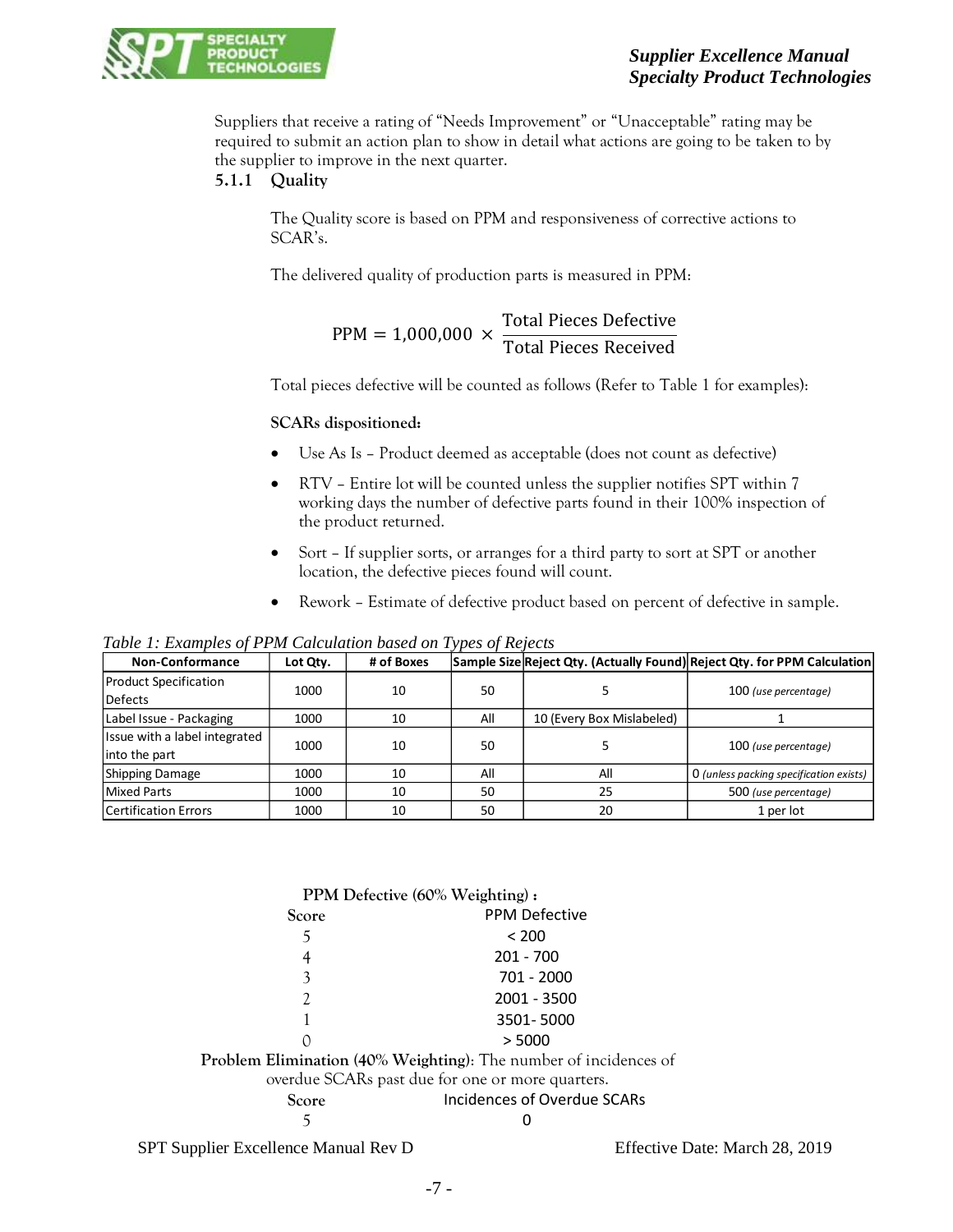

|                                                 | 5 or greater                                                           |
|-------------------------------------------------|------------------------------------------------------------------------|
| $T_{\rm tot} \cap \ldots \cap T_{\rm test}$ . I | and a compact of continuations of an analysis of all constructions for |

**The Quality element score is calculated per the following formula: Quality Score = 60% \* PPM Score + 40% \* Problem Elimination Score**

#### **5.1.2 Delivery**

The ability to deliver what we want, at the right time, in the right way. A delivery is considered on-time if it is received by the required due date with the correct quantities, as specified on the purchase order or kanban signal. Not adhering to the requirements of this supplier excellence manual such as lack of packing list, improperly labeled boxes and missing material certifications will also count as a delivery instance.

Delivery metric is measured in OTD:

 $%$  OTD  $=$ Total Lines Received On Time  $\frac{1}{100}$  Total Lines Received  $\times 100$ 

*A line is received on time if the requested date ≥ receipt date*

#### **On-time Delivery:**

|                | On Time    |  |
|----------------|------------|--|
| Score          | Delivery   |  |
| 5              | 95% - 100% |  |
| 4              | 90% - 95%  |  |
| 3              | 87% - 89%  |  |
| $\mathfrak{D}$ | 84% - 86%  |  |
| 1              | 80% - 83%  |  |
| ∩              | <80%       |  |
|                |            |  |

### **Overall Supplier Score = 60% \* Quality + 40% \* Delivery**

#### **6.0 Supplier Development**

Supplier Development/Improvement activities will vary based on supplier performance and impact associated with products being furnished. These activities may include but are not limited to: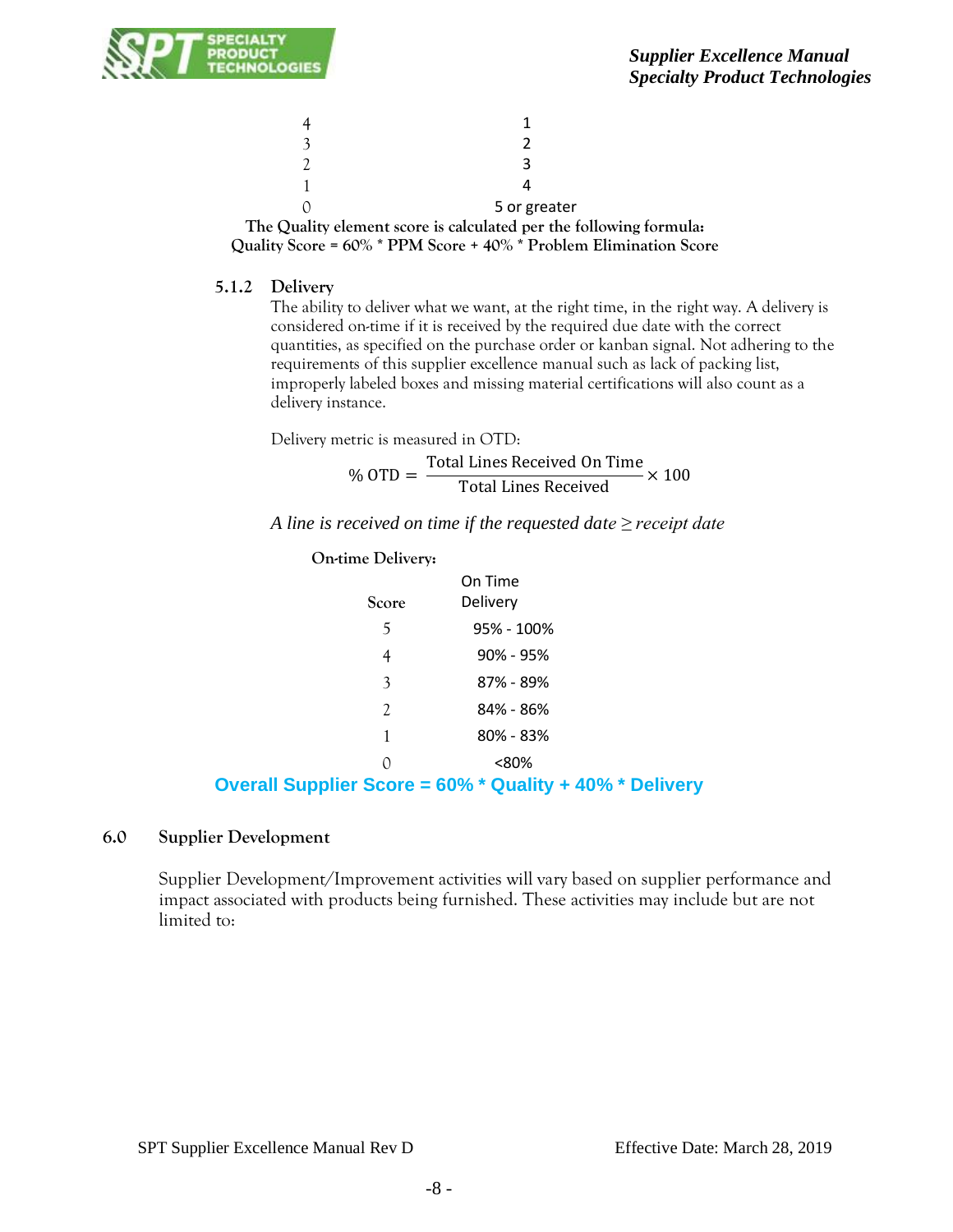

| <b>Overall</b><br><b>Score</b> | <b>Supplier Quality Level</b>                                       | <b>Supplier Development Activity</b>                                                                                                                                                                                                                                                                                                                                  |
|--------------------------------|---------------------------------------------------------------------|-----------------------------------------------------------------------------------------------------------------------------------------------------------------------------------------------------------------------------------------------------------------------------------------------------------------------------------------------------------------------|
| $4.50 - 5.00$                  | Excellent<br>Isolated quality or delivery issue                     | • No formal development required beyond review of<br><b>SCARs</b>                                                                                                                                                                                                                                                                                                     |
| $4.00 - 4.49$                  | Good<br>Singular large quantity quality<br>issue or some OTD issues | • No formal development required beyond review of<br><b>SCARs</b>                                                                                                                                                                                                                                                                                                     |
| $3.50 - 3.99$                  | Fair<br>Periodic quality or delivery issues                         | • Review of SCARs<br>• Regular supplier conference calls with activity<br>summary issue tracking<br>• Consideration for on-site supplier process audit on<br>"problem" part(s)                                                                                                                                                                                        |
| $2.60 - 3.49$                  | Needs Improvement<br>Frequent quality or delivery issues            | • Same Activities as Fair Level along with:<br>o High consideration for on-site supplier process audit<br>on "problem" part(s)<br>o Potential candidate for Supplier Performance<br>Improvement Program                                                                                                                                                               |
| 2.60                           | Unacceptable<br>Chronic quality or delivery issues                  | • Same Activities as Needs Improvement along with:<br>High consideration for on-site supplier process audit<br>$\circ$<br>on "problem" part(s)<br>High consideration as candidate for Supplier<br>$\circ$<br>Performance Improvement Program<br>Formal Corrective Action plan may be required<br>$\circ$<br>Consideration for resourcing if issues are recurring<br>O |

#### **7.0 Sub-Tier Supplier Control**

The supplier must maintain quality and technical qualifications for sub-tier suppliers/contractors and the products purchased through these sub-tier suppliers. SPT reserves the right to specify, approve, and/or audit sub-tier suppliers contracted by its suppliers for work performed on SPT material. Audit arrangements will be arranged and coordinated between the designated buyer and supplier. This includes but is not limited to special process, materials testing services, distributors, and other subcontractors. Special processes include but are not limited to, Non-Destructive Testing, Heat Treating, Welding, Chemical Processing, Plating & Coatings.

Suppliers shall flow down to its sub-tier contractors, all relevant quality requirements imposed by this manual and other contractual documents, including government-regulatory and Nuclear requirements.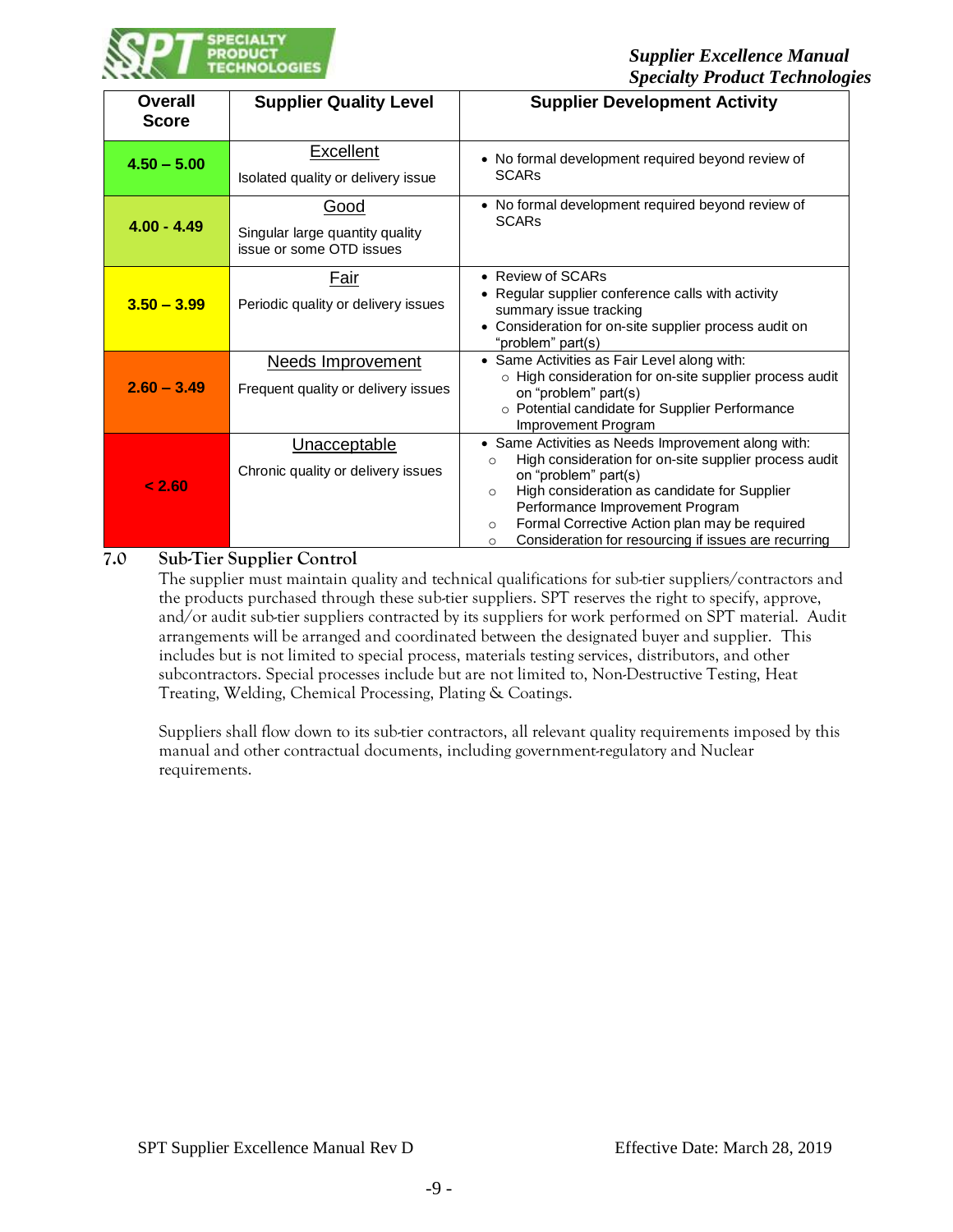

# **8.0 Supplier Cost of Poor Quality (SCOPQ)**

SPT reserves the right to debit a supplier for all costs incurred that are associated with the failure of a supplier to meet SPT's quality requirements. A SCAR's Administrative Fee of \$250 may be charged due to costs associated with containment activities, issuing and dispositioning the SCAR as well as managing the corrective actions process. Costs incurred beyond this administration fee may be assessed; below is a sample list. The SCAR Administrative Fee may be debited or invoiced to suppliers after the SCAR is issued or upon SCAR closure.

The following is a list of examples of COPQ (Cost of Poor Quality) charges. The list should not be construed as exhaustive:

### **8.1 Receiving Process**

- SCAR Administrative Fee (as described above)
- Sorting
- Rework
- Line disruption
- Premium freight
- Cost of increased inspection
- Premium product cost paid to support production
- Excess inventory
- Misidentified parts
- Shipping documentation errors

### **8.2 In-Process Fallout**

- Downtime
- Overtime
- Line speed reduction
- Additional manpower
- Line changes due to material availability
- Equipment breakage
- Associated material losses
- Outside processing required
- Premium product cost paid to support production
- Rework-labor, tooling, and fixturing

### **8.3 Customer Issues**

- Rework at customer premises, travel, manpower
- Replacement of material at customer
- Premium freight
- Reimbursement of all charges from customer
- Costs of Internal containment actions
- Added inspection, certification of product, etc.
- Warranty costs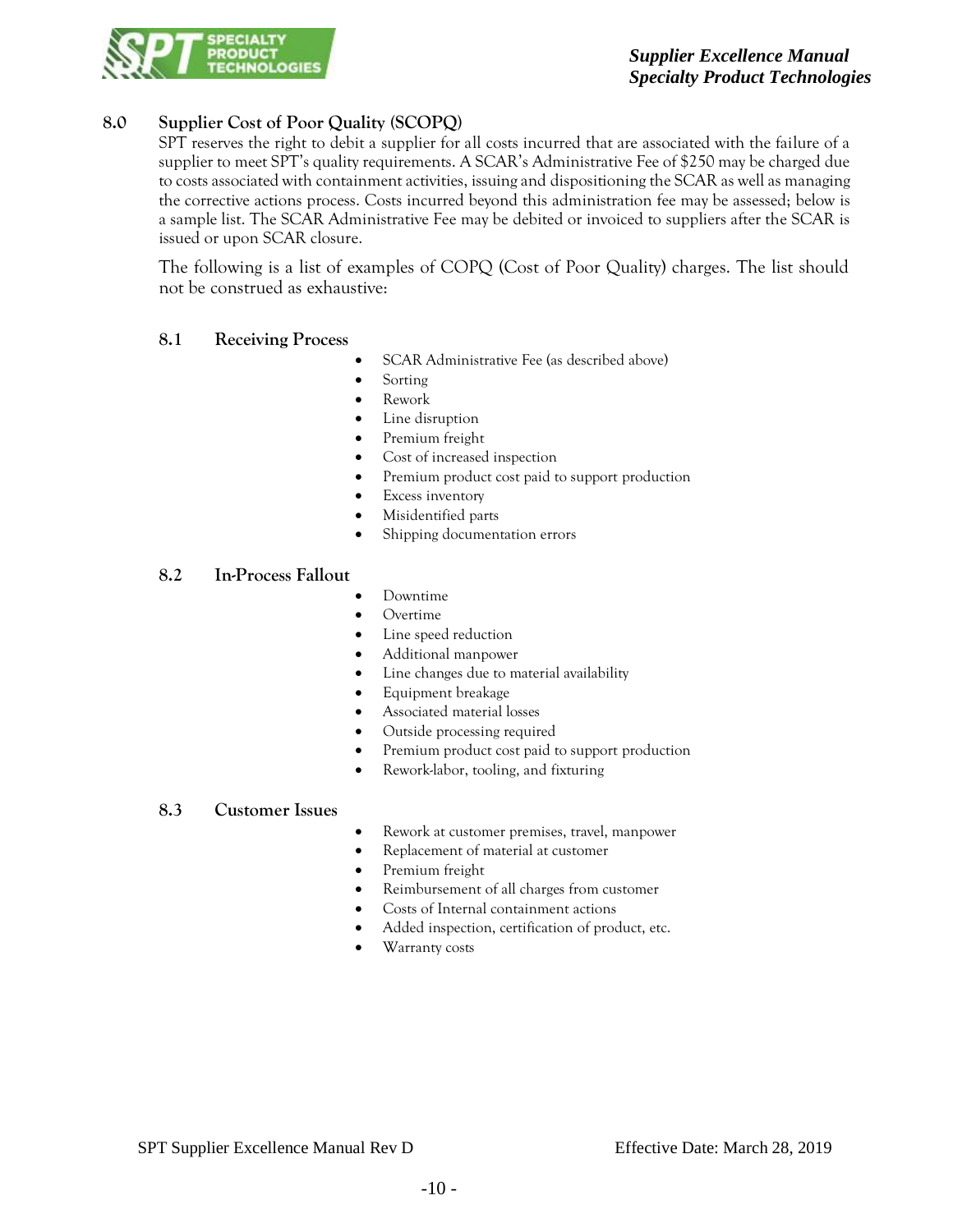

# **8.4 Charge Back Policy**

| Violation                                    | Penalty                         |
|----------------------------------------------|---------------------------------|
| More than one shipment shipped on the        | Reversal of all freight charges |
| same day on separate bills of lading         |                                 |
| Failure to use designated carrier            | Reversal of all freight charges |
| Failure to call for truckload routing        | Reversal of all freight charges |
| Unauthorized Premium Freight                 | Reversal of all freight charges |
| No purchase order number on cartons          | Administrative fee of \$50.00   |
| or packing list                              |                                 |
| Failure to follow UPS routing instructions   | Administrative fee of \$50.00   |
| SCARs, as designated by SPT Supplier Quality | \$250 Debit per SCAR            |
| Nonconforming Product is sorted/reworked by  | \$50.00 per hour / inspector    |
| <b>SPT</b> Personnel                         |                                 |

**Any questions should be directed to the SPT Purchasing Representative**.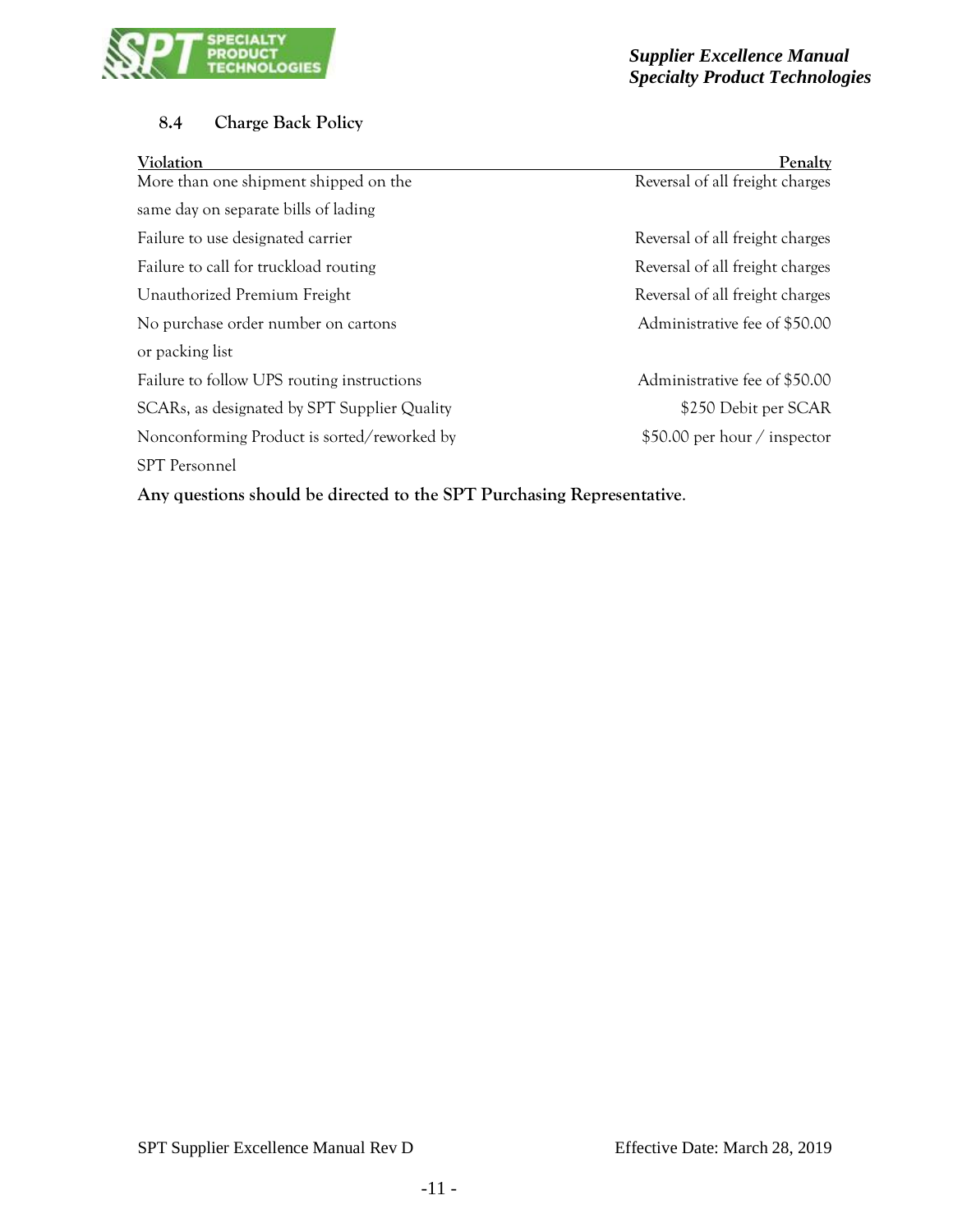

# **Document Revision History**

| Revision | Date    | Comments                                                         |  |
|----------|---------|------------------------------------------------------------------|--|
| A        | 8/30/17 | <b>Initial Release</b>                                           |  |
| В        | 10/5/17 | Remove Supplier Agreement Letter                                 |  |
|          |         | Add Quality and Delivery Scoring System; add Supplier            |  |
| С        | 2/8/18  | Performance Expectations; replace QF-19 for FTV Evaluation Tool; |  |
|          |         | change reference from NCR corrective actions to SCAR tool.       |  |
|          |         | Replacing NCR with SCAR, including additional details in 3.3.1   |  |
| D        | 3/22/19 | (Corrective Action), adding Venture Measurement's brands in      |  |
|          |         | Company Overview and contact information section. Changed JIT    |  |
|          |         | for supplier on-time delivery / on-demand manufacturing.         |  |

| <b>APPROVED BY:</b> | Title: |
|---------------------|--------|
| Signature:          | Date   |
| <b>APPROVED BY:</b> | Title: |
| Signature:          | Date   |